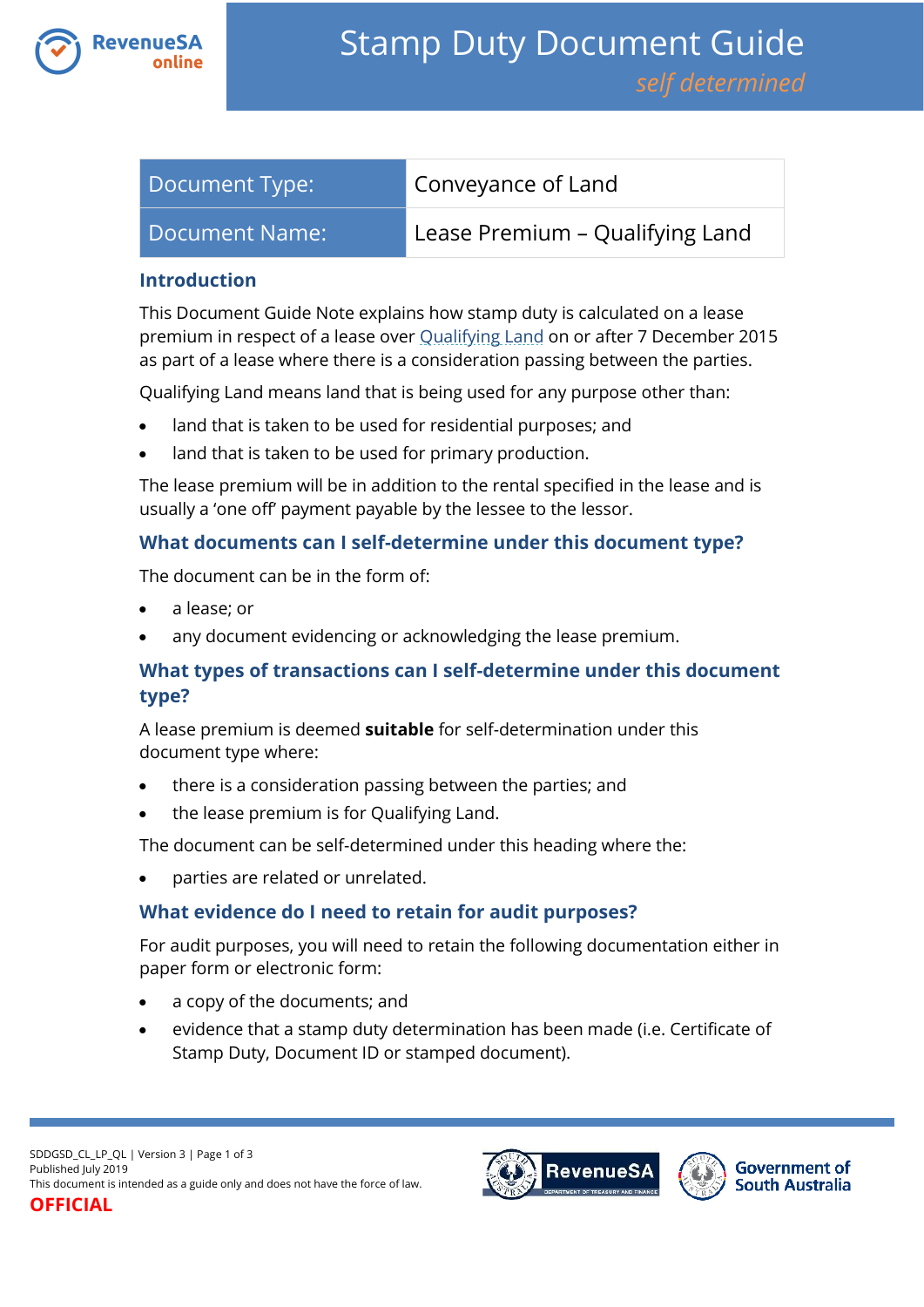

## **What Section(s) of the** *Stamp Duties Act 1923* **applies?**

- Section 2
- Section 64
- Schedule 2, Conveyance on Sale

#### **What stamp duty is payable on this document?**

The document is chargeable with *ad valorem* conveyance stamp duty. The stamp duty is charged on the **consideration** for the lease premium.

# Qualifying Land

The relevant stamp duty reduction is applied:

| Date contracted entered into             | <b>Stamp duty Reduction</b> |
|------------------------------------------|-----------------------------|
| on or before 6 December 2015             | No reduction                |
| Between 7 December 2015 and 30 June 2017 | 1/3 reduction               |
| Between 1 July 2017 and 30 June 2018     | 2/3 reduction               |
| From 1 July 2018                         | Full reduction              |

Application of the stamp duty reduction is based on the date of the Lease.Examples

#### Premium on a lease

ABC Pty Ltd has entered into a lease to rent a shop located in a busy shopping centre. In addition to the annual rental specified in the lease, ABC Pty Ltd are required to pay a premium of \$100 000.

As the lease document includes a separate consideration for the premium, this is chargeable with *ad valorem* duty and self-determined under this document type.

The premium is liable to stamp duty on the consideration of \$100 000, and the relevant reduction is applied.